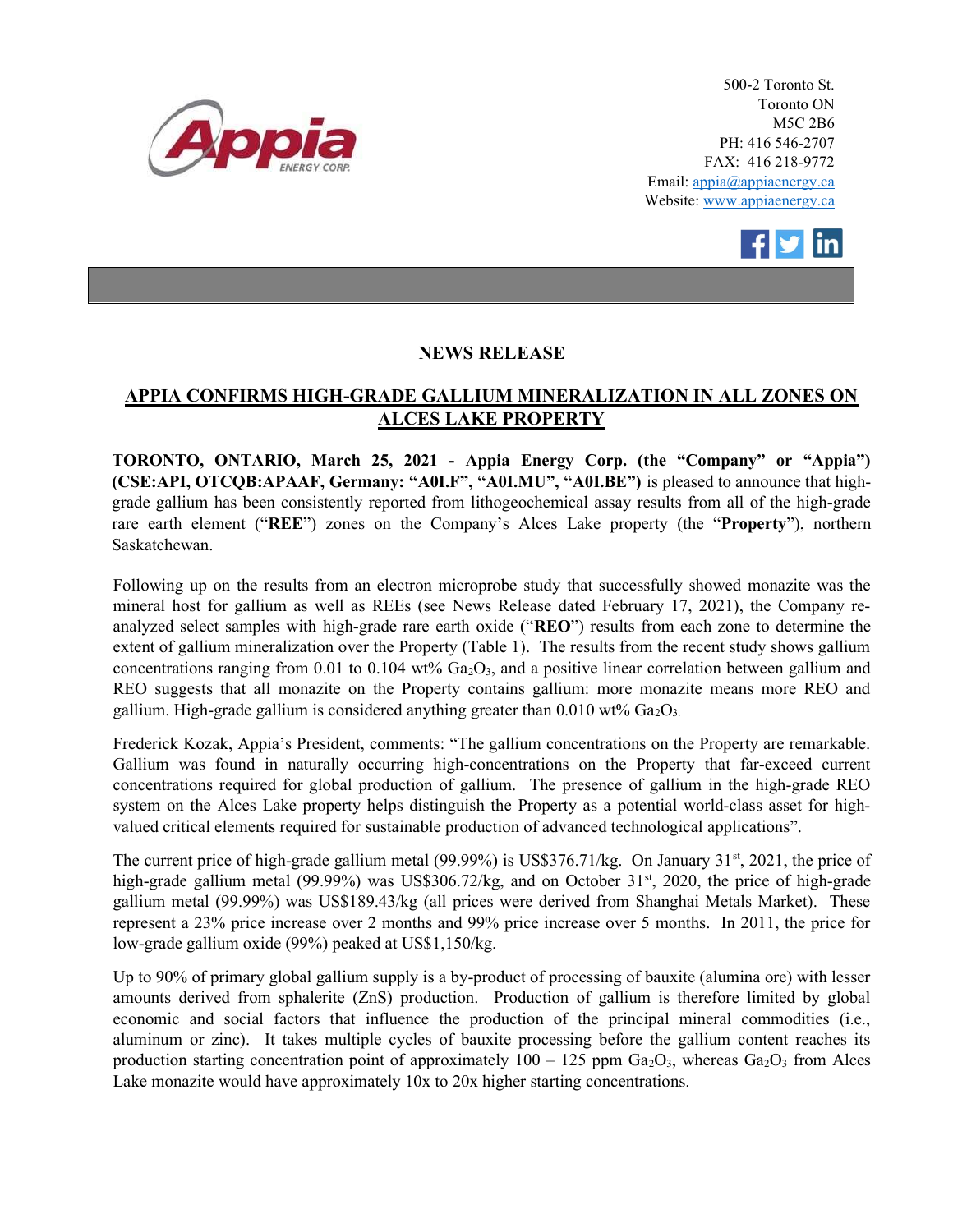Gallium is one of several elements deemed "critical" by the United States Government (i.e., restricted supply by China, Kazakhstan and Ukraine, and in high-demand) that is used in numerous modern technological applications, in wireless communications such as 5G, cell phones, laser diodes, semiconductors, solar energy magnetic materials, and military defense. A significant potential exists for bottlenecks in the gallium supply chain because of rapid growth in areas of green/clean energy technologies.

Much like rare earth elements, gallium is widely dispersed in nature but rarely found in economically extractable quantities. For example, the Apex mine, southwestern Utah, USA, was the only primary mined source of gallium (and germanium) until its closure in 2011 by Teck Resources Limited. The mine operated intermittently over 100 years since 1884. A historic estimate for the average concentration of gallium was 0.032 wt%, with locally occurring grades up to 0.148 wt% gallium (USGS - Gallium Statistics and Information).

All lithogeochemical assay results were provided by Saskatchewan Research Council's Geoanalytical Laboratory, an ISO/IEC 17025:2005 (CAN-P-4E) certified laboratory in Saskatoon, SK, for lead isotope, uranium and gallium analysis by lithium metaborate fusion.

All analytical results reported herein have passed internal QA/QC review and compilation. The technical content in this news release was reviewed and approved by Dr. Irvine R. Annesley, P.Geo, Advisor to Appia's Board of Directors, and a Qualified Person as defined by National Instrument 43-101.

## ALCES LAKE SUMMARY

Since detailed exploration began at Alces Lake in 2017, a total of seventy-four (74) REE, gallium and uranium bearing surface zones and occurrences over 45 km of the System have been discovered on the Property. To date, less than 1% of the Property has been explored with diamond drilling. The Property is in Saskatchewan, the provincial jurisdiction that is developing a "first-of-its-kind" rare earth processing facility in Canada, scheduled to become operational by 2022.

The Property encompasses some of the highest-grade total and critical rare earth elements ("CREE") and gallium mineralization in the world. CREE is defined here as those rare earth elements that are in shortsupply and high-demand for use in permanent magnets and modern electronic applications such as electric vehicles and wind turbines, (i.e: neodymium (Nd), praseodymium (Pr) dysprosium (Dy), and terbium (Tb)). The Alces Lake project area is 17,577 hectares (43,434 acres) in size and is 100% owned by Appia. The project is located close to an old mining camp with existing support services, such as transportation (i.e., 15 km from the nearest trail), energy infrastructure (hydroelectric power), a 1,200 m airstrip that receives daily scheduled services, and access to heavy equipment.

Appia is planning to aggressively explore the Property during the summer months of 2021. The Company is fully-funded and committed to complete the largest exploration and diamond drilling program on the Property to date.

## About Appia

Appia is a Canadian publicly-listed company in the uranium and rare earth element sectors. The Company is currently focusing on delineating high-grade critical rare earth elements and uranium on the Alces Lake property, as well as prospecting for high-grade uranium in the prolific Athabasca Basin on its Loranger, North Wollaston, and Eastside properties. The Company holds the surface rights to exploration for 65,601 hectares (162,104 acres) in Saskatchewan.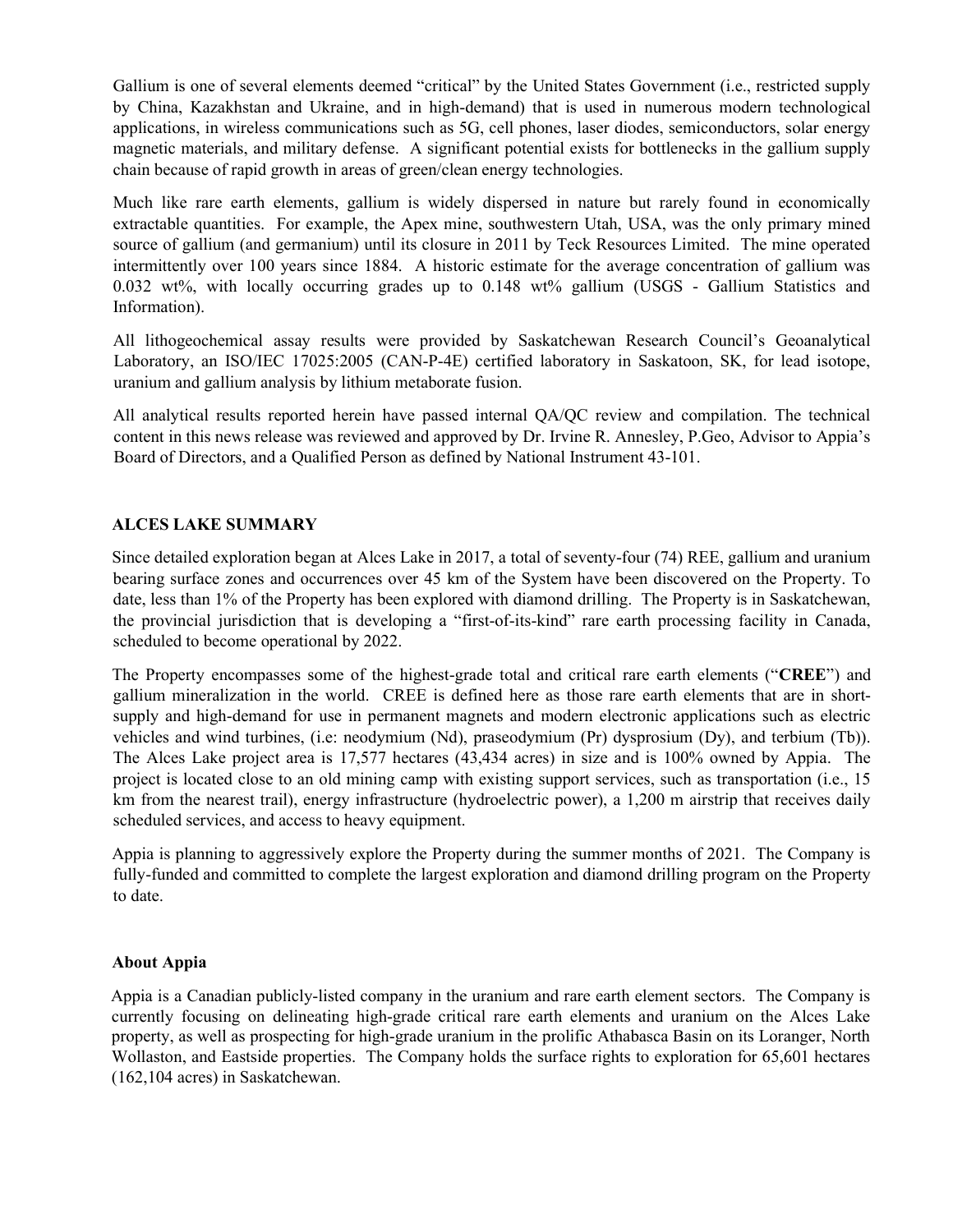The Company also has a 100% interest (subject to a 1% Uranium Production Payment Royalty and a 1% Net Smelter Return Royalty on any precious or base metals payable, provided that the price of uranium is greater than US\$130 per pound) in 12,545 hectares (31,000 acres), with rare earth element and uranium deposits over five mineralized zones in the Elliot Lake Camp, Ontario. The Camp historically produced over 300 million pounds of  $U_3O_8$  and is the only Canadian camp that has had significant rare earth element (yttrium) production. The deposits are largely unconstrained along strike and down dip.

Appia has 94.4 million common shares outstanding, 110.4 million shares fully diluted.

For more information, visit Appia's website at www.appiaenergy.ca.

Cautionary Note Regarding Forward-Looking Statements: This News Release contains forward-looking statements which are typically preceded by, followed by or including the words "believes", "expects", "anticipates", "estimates", "intends", "plans" or similar expressions. Forward-looking statements are not guarantees of future performance as they involve risks, uncertainties and assumptions. We do not intend and do not assume any obligation to update these forward- looking statements and shareholders are cautioned not to put undue reliance on such statements.

Neither the Canadian Securities Exchange nor its Market Regulator (as that term is defined in the policies of the CSE) accepts responsibility for the adequacy or accuracy of this release.

For further information, please contact:

Tom Drivas, CEO and Director: (cell) 416-876-3957, (fax) 416-218-9772 or (email) appia@appiaenergy.ca

Frederick Kozak, President: (cell) 403-606-3165 or (email) fkozak@appiaenergy.ca

**James Sykes,** VP Exploration & Development, (tel) 306-221-8717 or (email) jsykes@uraniumgeologist.com

Frank van de Water, Chief Financial Officer and Director, (tel) 416-546-2707, (fax) 416-218-9772 or (email) fvandewater@rogers.com